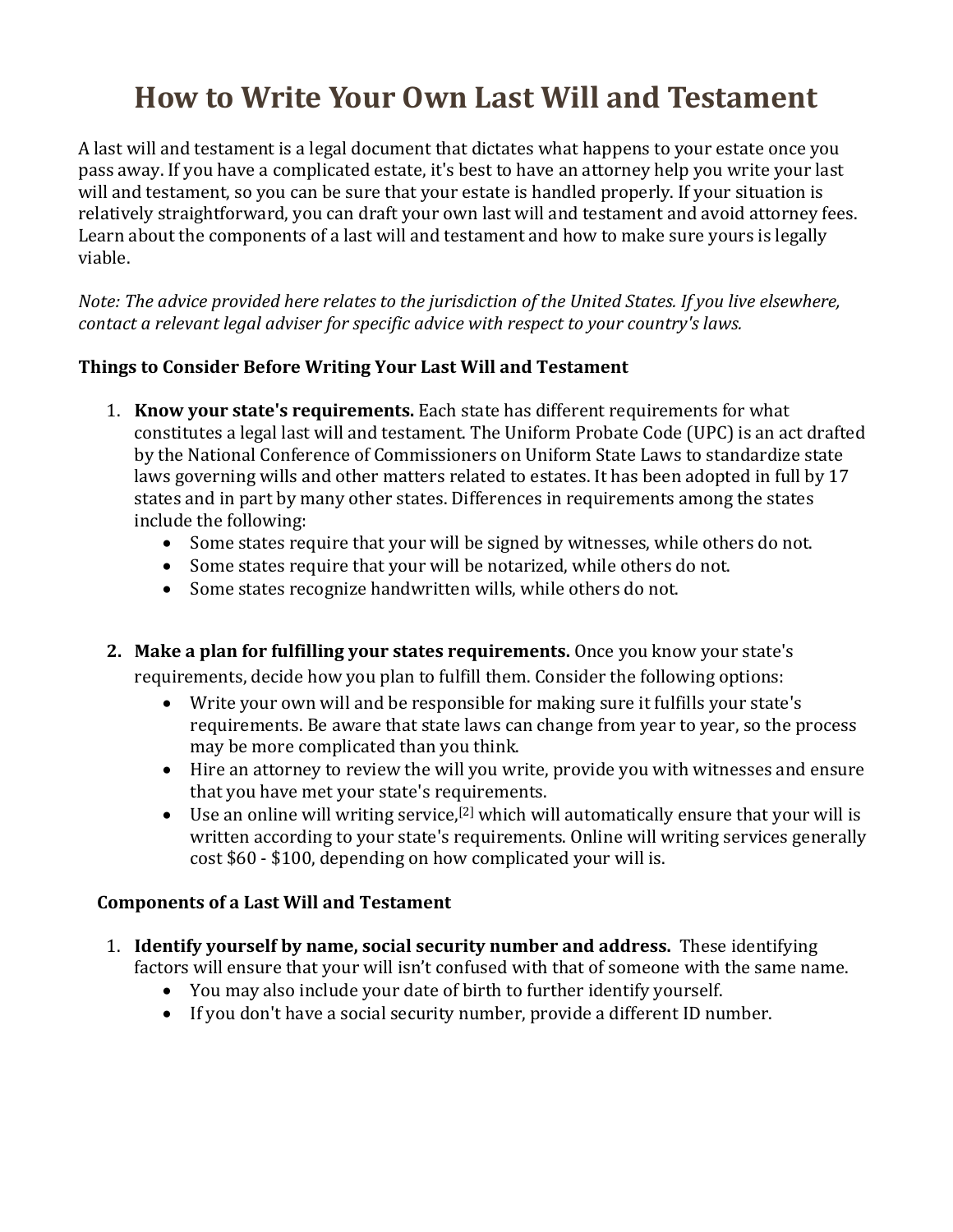

2. **Make a declaration.** State clearly that you are of sound mental health and of contractual capacity, and that this will expresses your last wishes. Without this important step, it could be argued that your will is not legally viable. Include the following lines.

#### LAST WILL AND TESTAMENT OF **TARA WILKINS**

I, Tara Wilkins, an adult residing at 6736 W. Bedford Pl., Nashville, TN. Social security number 555-33-7777, declare this to be my last will and testament. I revoke all wills and codicils previously made by me.

wikiHow

- *I declare that this is my last will and testament, and that I hereby revoke, annul and cancel all wills and codicils previously made by me, either jointly or severally.*
- *I declare that I am of legal age to make this will, and that I am sound of mind.*
- *This last will expresses my wishes without undue influence or duress*
- 3. **Include family details.** If you're leaving part of your estate to a spouse, children or other family members, they should be named as such in your will. Include the following lines, if appropriate: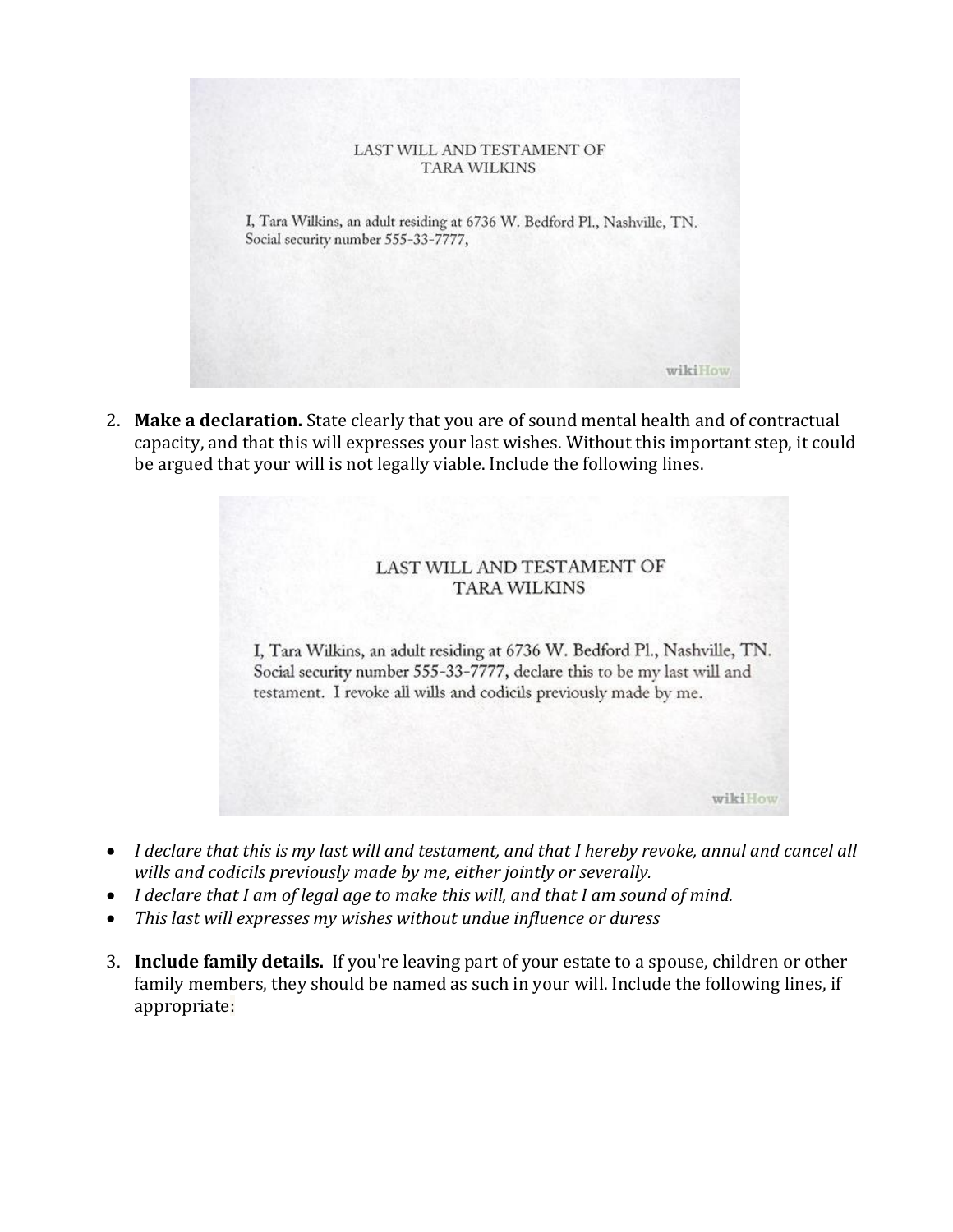1, I ara VV likins, an adult residing at 0/30 VV. Bedford PL, INas Social security number 555-33-7777, declare this to be my last testament. I revoke all wills and codicils previously made by m

Article 1 I am married to Jack Crull, hereafter referred to as my spouse

- *I am married to [spouse's first and last name], hereafter referred to as my spouse*.
- *I have the following children: [list children's first and last names as well as their dates of birth]*.
- 4. **Appoint an Executor (known in some states as a Personal Representative)**.The

Executor is the person who carries out your instructions and administers your estate after your death. Every state has rules over who can serve as executor. In most states, anyone who is at least 18 and living in that state is acceptable, but you should take care to choose a person who is honest, thrifty, prudent and resourceful. Name a backup Executor as well, in case the first person you name can't perform his or her duties. Include the following line:



- *I hereby nominate, constitute and appoint [executor's first and last name] as Executor.*
- *If this Executor is unable or unwilling to serve, then I appoint [backup executor's first and last name] as alternate Executor.*
- 5. **Empower the Executor**. In this section you authorize the Executor to act in your interest regarding your estate, debts, funeral expenses, and other items.[\[6\]](http://www.wikihow.com/Write-Your-Own-Last-Will-and-Testament#_note-5) State whether your Executor should post bond or serve without bond, then write clauses empowering the Executor to do the following: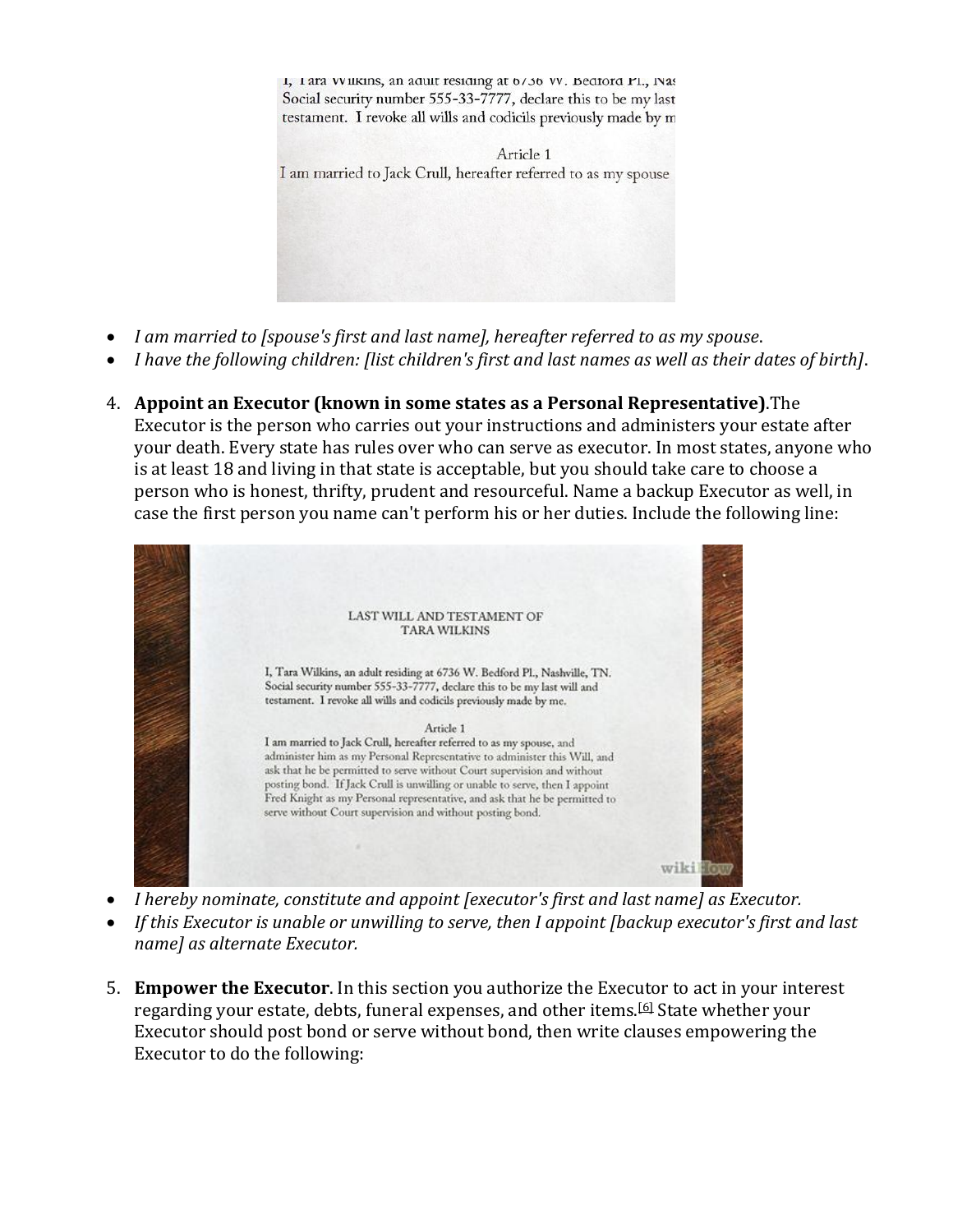FICU NIEGIU as my Fersonal representative, and ask that he be permitted to serve without Court supervision and without posting bond.

#### Article <sub>II</sub>

I direct my Personal Representative to pay out of my residuary estate all of the expenses of my last illness, administration expenses, legal enforceable creditor claims, all Federal estate taxes, state inheritance taxes, and all other governmental charges imposed by reason of my death without seeking reimbursement fro or charging any person for any part of the taxes and charges paid, and if necessary, reasonable funeral expenses, including the cost of any suitable marker for my grave, without the necessity of an order of court approving said expenses.

 Sell any real estate in which you may own an interest at the time of your death and to pledge it, lease it, mortgage it or otherwise deal with your real estate as you yourself would do.

wikiHow

- Pay all of your just debts, funeral expenses, taxes and estate administration expenses. This allows your heirs to take their shares without later deductions or complications.
- 6. **Bequeath your assets**. State the way in which your assets will be divided among people using percentages, which should add up to 100%. For example, one line might read: *To my mother, Barbara Smith, I bequeath Five (5%) Percent.*

reimbursement fro or charging any person for any part of the taxes a charges paid, and if necessary, reasonable funeral expenses, including cost of any suitable marker for my grave, without the necessity of an court approving said expenses.

## Article III

I devise, bequeth, and give my dog Rudy to Sarah Pinkler. I devise, bequeth, and give my Honda Pilot to Mark Wilkins. I devise, bequeth, and give my Rolex watch to Tina Wilkins.

## Article IV

I devise, bequeth, and give all the rest and remainder of my residuar to my husband, Jack Crull.

- Include provisions that clearly explain who gets a beneficiary's gift if that person dies before you. For example, *To my mother, Barbara Smith, I bequeath Five (5%) Percent should she survive me; otherwise the share of Barbara Smith shall pass instead to her lawnman, Chauncey Gardner should he survive Barbara Smith and myself.*
- If you want a deceased beneficiary's gift to just go back into the pot and be divided among your living beneficiaries in shares proportionate to what you provided for them, you can use conditional language such as *To my mother, Barbara Smith, I bequeath Five (5%) Percent*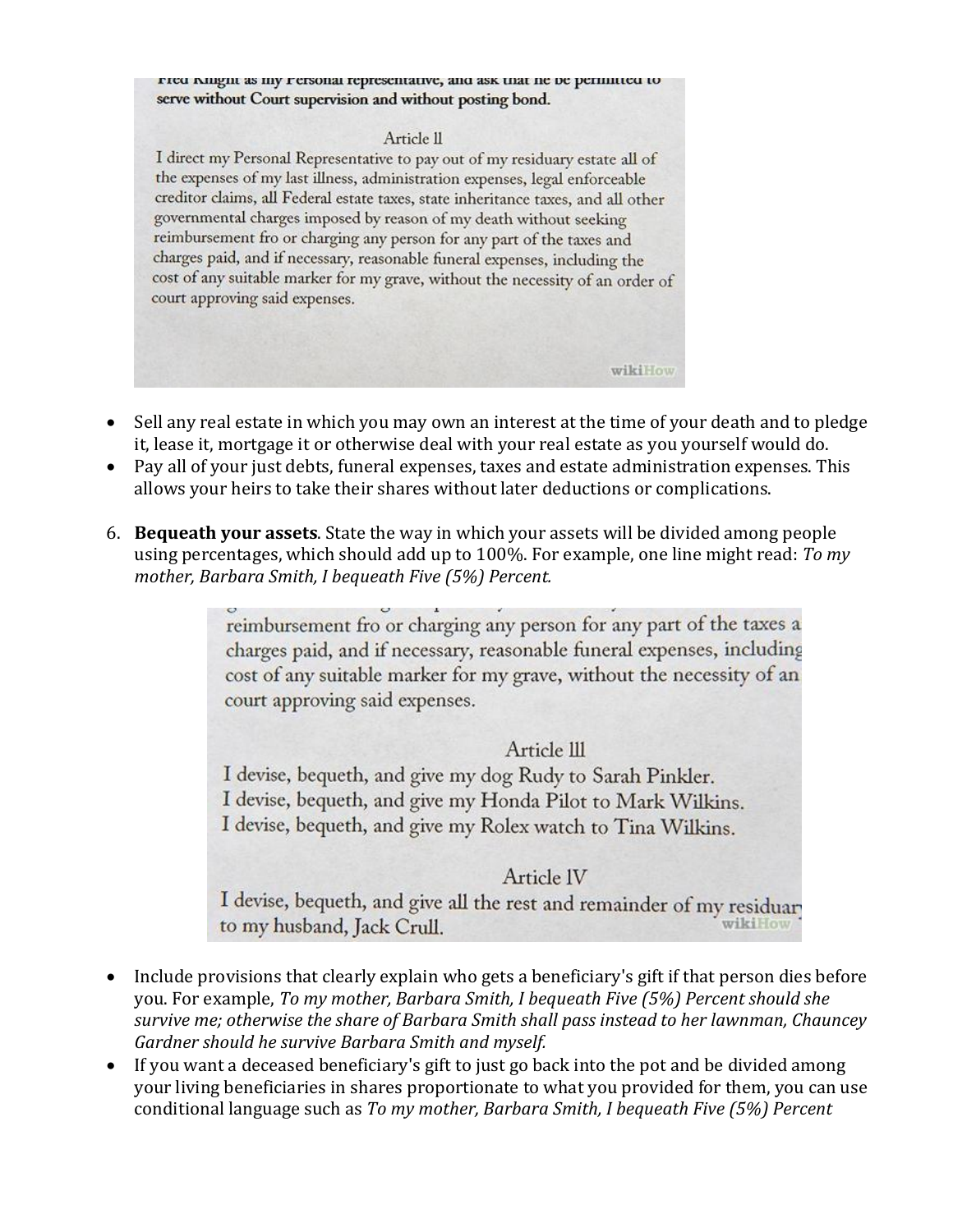*should she survive me.* If you leave it at that and do not name an alternate to specifically receive Barbara's gift, her gift will "lapse" and go back into the pot.

7. **Make special requests**. If you want to stipulate how your remains should be handled, where you will be buried, and how your funeral will be paid for, include a line beginning with. *I direct that on my death my remains shall . . .*

court approving said expenses.

Article III

I devise, bequeth, and give my dog Rudy to Sarah Pinkler. I devise, bequeth, and give my Honda Pilot to Mark Wilkins. I devise, bequeth, and give my Rolex watch to Tina Wilkins.

#### Article IV

I devise, bequeth, and give all the rest and remainder of my residuary estate to my husband, Jack Crull.

8. **Sign the will**. Conclude the document with your signature, name, date, and location. In many cases it must be signed in the presence of two witnesses, who then sign a statement asserting that you are of legal age and sound mind and that you signed your will in their presence.

Article III I devise, bequeth, and give my dog Rudy to Sarah Pinkler. I devise, bequeth, and give my Honda Pilot to Mark Wilkins. I devise, bequeth, and give my Rolex watch to Tina Wilkins. Article IV I devise, bequeth, and give all the rest and remainder of my residuary estate to my husband, Jack Crull. I, Tara Wilkins, the testator, sign my name to this instrument, June 12, 2009, at 6736 W. Bedford Pl., Nashvillen, TN. I declare that I do so willingly. ara Wilkins

 Before you sign the will, find out how it should be signed in your state. How you and your witnesses sign the will is a matter of state law and can affect its validity.

**WINDER** 

• Initial each page of your will.